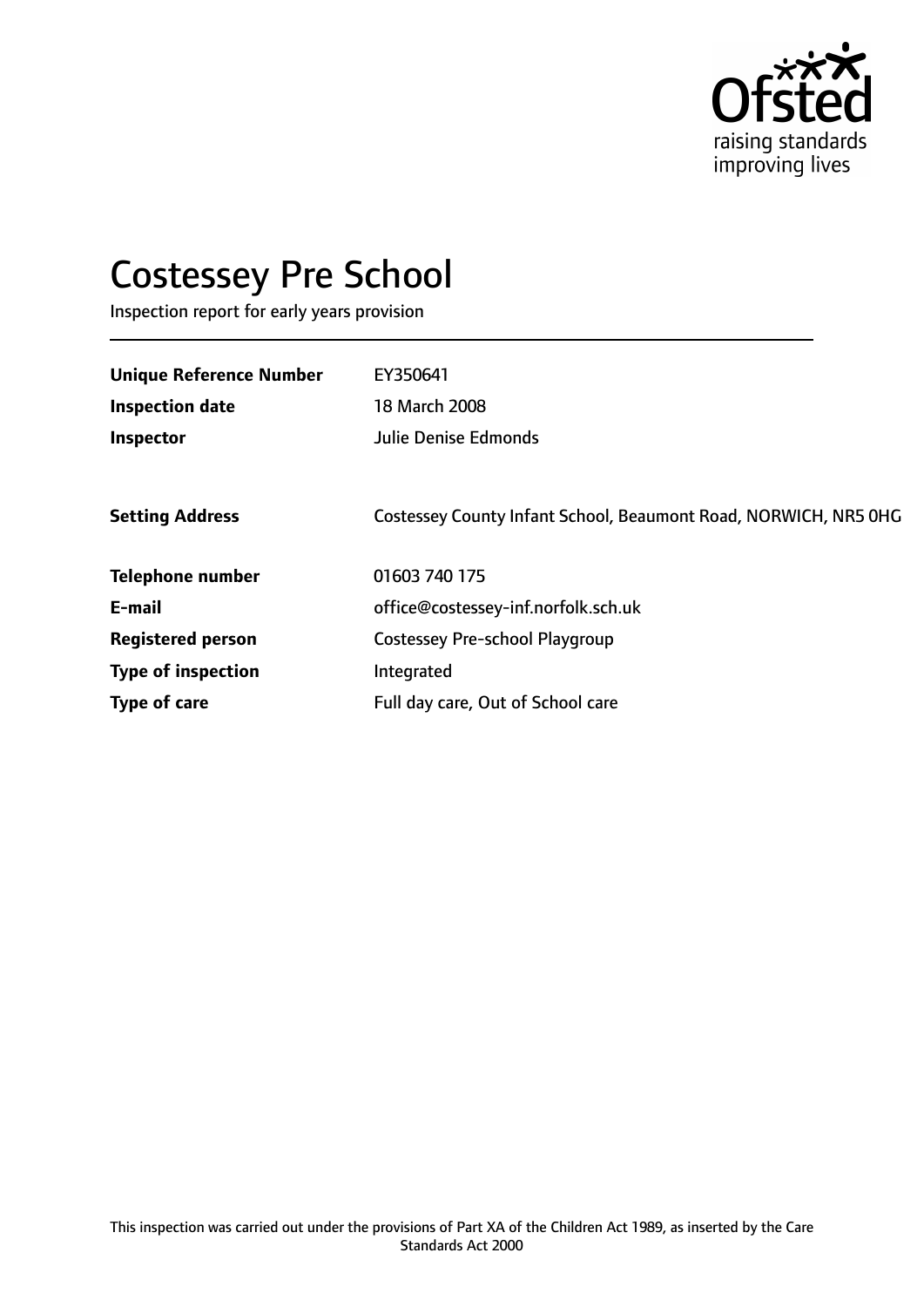#### **ABOUT THIS INSPECTION**

The purpose of this inspection is to assure government, parents and the public of the quality of childcare and, if applicable, of nursery education. The inspection was carried out under Part XA Children Act 1989 as introduced by the Care Standards Act 2000 and, where nursery education is provided, under Schedule 26 of the School Standards and Framework Act 1998.

This report details the main strengths and any areas for improvement identified during the inspection. The judgements included in the report are made in relation to the outcomes for children set out in the Children Act 2004; the National Standards for under 8s day care and childminding; and, where nursery education is provided, the *Curriculum guidance for the foundation stage.*

The report includes information on any complaints about the childcare provision which Ofsted has received since the last inspection or registration or 1 April 2004 whichever is the later.

## **The key inspection judgements and what they mean**

*Outstanding: this aspect of the provision is of exceptionally high quality Good: this aspect of the provision is strong Satisfactory: this aspect of the provision is sound Inadequate: this aspect of the provision is not good enough*

For more information about early years inspections, please see the booklet *Are you ready for your inspection?* which is available from Ofsted's website: *www.ofsted.gov.uk.*

# **THE QUALITY AND STANDARDS OF THE CARE AND NURSERY EDUCATION**

On the basis of the evidence collected on this inspection:

The quality and standards of the care are good. The registered person meets the National Standards for under 8s day care and childminding.

The quality and standards of the nursery education are good.

## **WHAT SORT OF SETTING IS IT?**

Costessey Pre-School Playgroup registered in its current premises in July 2007 and operates from a classroom in Costessey Infant School. It is run by a voluntary committee and is part of an outreach Sure Start programme. A maximum of 26 children aged from two years to under eight years may attend at any one time. The provision offers full day care from 09:00 to 14:45 during school term times. Children have accessto a secure enclosed outdoor play area adjoining the building.

There are currently 66 children on roll. This includes 49 children who receive funding for early education. Children attend for a variety of sessions. The setting serves the local area. Costessey Pre-School Playgroup supports children with learning difficulties and/or disabilities and who have English as an additional language.

The group employs nine members of staff, many of whom have experience. Of these, six hold relevant early years qualifications equivalent to NVQ Level 3. The pre-school receives support from the local authority and was accredited with the Norfolk Quality Assurance Scheme in December 2007.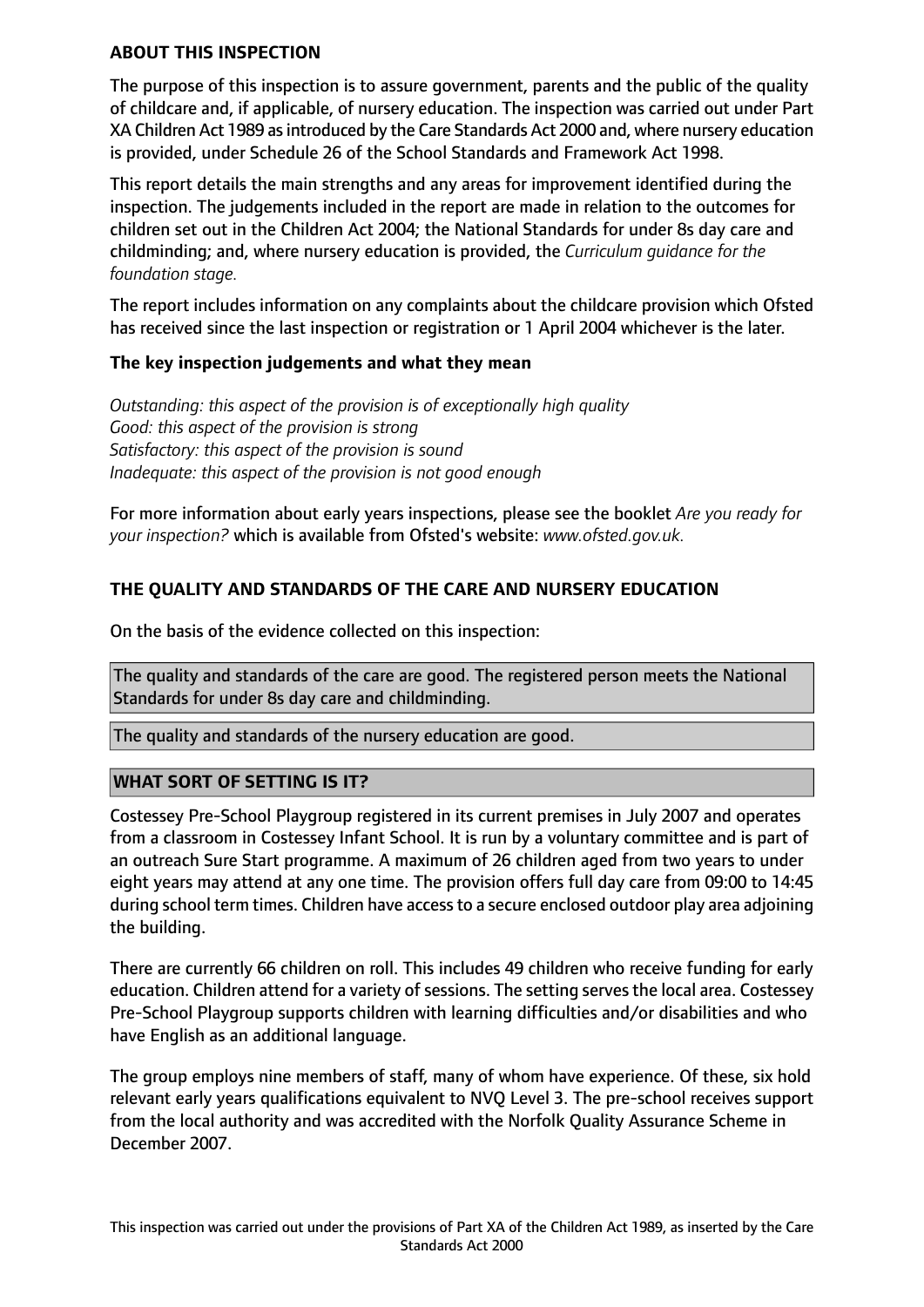## **Helping children to be healthy**

The provision is good.

Children are cared for in clean premises, promoting their good health. Effective hygiene practice includes staff wearing disposable gloves when changing children and cleaning the changing mat with anti-bacterial spray after each use. Children are developing independence as they follow simple hygiene routines and access the toilet and hand washing facilities. They learn to wash their hands at appropriate times, such as after using the toilet, without reminders being given by staff. They know where tissues are kept, help themselves and put their dirty tissues into the bin. Communicable disease information is shared with parents to support exclusion of children when ill and to help prevent the spread of infection. Children are cared for appropriately in the event of an accident, as first aid trained staff are present. Children's individual health and dietary needs are met, with information gained from parents and shared between staff.

Children help themselves to a variety of nourishing foods from serving bowls at the 'snack bar'. Food offered includes grapes, apple, cheese, strawberries and bread sticks. They eat together in small groups sitting at tables and pour their own drink from jugs. Healthy eating is well promoted, with staff instigating discussion about the food the children are eating at snack time. They ask the children about what fruit they prefer and talk to them about different types of fruit and vegetables. The children respond correctly when a staff member asks if sweets are a healthy food. Children have access to fresh drinking water, with cups provided at the drinking fountain. They enjoy packed lunches provided by their parents. Healthy contents are encouraged with 'five-a-day' information displayed at the group.

Children take part in activities that help them to develop physical skills. They enjoy regular outdoor play opportunities in the fresh air. They crawl through tunnels, balance and walk along tracks and stepping stones, and push along and pedal wheeled toys. They throw bean bags into the tyre on the playground and learn to catch. They run at speed and negotiate obstacles as they move around freely. The children have opportunities to practise climbing on equipment in the nearby 'Sure Start room'. They gain confidence as they use scramble ropes and slide or climb down the other side. Children are able to rest according to their individual needs.

## **Protecting children from harm or neglect and helping them stay safe**

The provision is good.

Children are cared for in suitable and attractive premises, with much natural light from the large windows. They benefit from the child-centred environment created, with colourful displays and posters. 'Our gallery' gives children pride in their artwork. They use child-size furniture and toilets and hand washing facilities. The appealing layout gives children choices from an inviting range of activities set out on table tops and around the room. They access books freely and help themselves from the low-level storage in the pre-school room. For example, a child chooses additional farm vehicles. Children rest and relax in the comfortable book corner. A variety of toys and activities set out for the children in the adjoining play area outdoors gives them additional choices.

Comprehensive risk assessments promote children's safety. This includes assessing the safety of the layout of the pre-school room and use of equipment in different areas. Safety is monitored well at arrival and departure times, with a staff member located at the door. Effective systems ensure access to the premises is managed successfully, with a bolt in use on the door. A high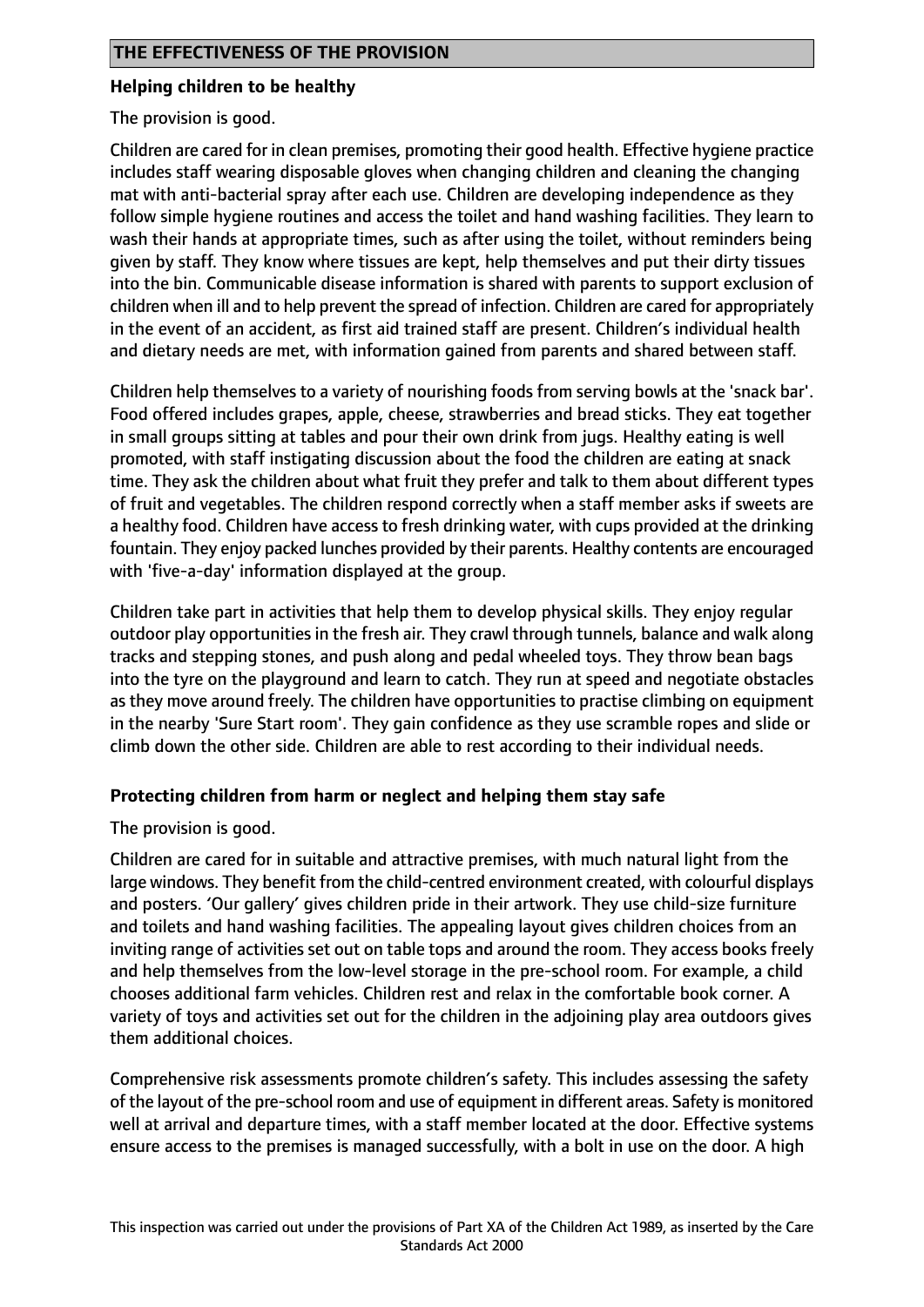number of staff present ensures good supervision of children both indoors and out. Children use climbing equipment with safety mats in place. They learn about keeping themselves safe, with reminders given by staff. Emergency escape plan practice raises children's awareness and supports safe evacuation.

Children are safeguarded because staff understand their roles and responsibilities to protect children and are able to put procedures into practice. The group is committed to ensuring staff have up-to-date knowledge and has recently completed the 'Norfolk Safeguarding Children Programme'. Staff attend training and have access to safeguarding children information.

## **Helping children achieve well and enjoy what they do**

The provision is good.

Children are welcomed by friendly and caring staff. They are very well settled and confident as they receive positive responses from the staff, who listen to what they say and maintain good eye contact with them. The staff are interested in what the children are doing. This promotes the children's self-esteem. The children play happily, independently making choices. They play alongside each other and together. For example, at the Lego table, two children play co-operatively. They talk about the pieces of Lego they are using and lean across and add to each other's models.

The children take part in a variety of craft work. This includes painting and printing pictures. They enjoy colouring and drawing. A variety of messy play includes with sand and water. The children access a wall-mounted sensory board and pretend play with small world vehicles and roadways. They enjoy completing table top puzzles. Activities link to the current theme. They make 'fire' pictures and dress up in fire-fighter tabards and hats. They pretend play at the 'pet shop', with pet carriers, animal feed and a display of prices. They play happily and use the scales to weigh the dog biscuits. Activities and play experiences meet the needs of younger children attending in line with the 'Birth to three matters' framework.

## Nursery Education

The quality of teaching and learning is good. Effective systems are in place for observation and assessment of children and valuable planning generally promotes children's learning and development. Children's recorded next steps inform planning to support children's individual progress and provide some challenge. Regular staff meetings ensure key workers have the opportunity to contribute to planning. However, short term planning of focused activities is limited to support staff to make the best use of activities and experiences to fully promote the learning of all children.

Well-prepared circle times promote many aspects of children's learning. They enthusiastically join in, such as when they identify shapes and answer questions. They talk about the size of objects, identifying if they are bigger or smaller than other items. Children learn to count to 10 and beyond and to recognise numerals. They are developing independence and learning to manage self-care tasks, such as finding and putting on their own coat and messy play aprons. The children are developing good communication skills. They enjoy sharing books at arrival, with staff members encouraging their interest. They are keen to borrow them to take home in their 'book bags'. They are very at ease with books and are keen to look at them on their own or together with other children or adults. They turn the pages and are learning that print runs from left to right and from top to bottom. They learn to recognise their name and other familiar words. The children practise valuable skills as they write for a purpose in pretend play at the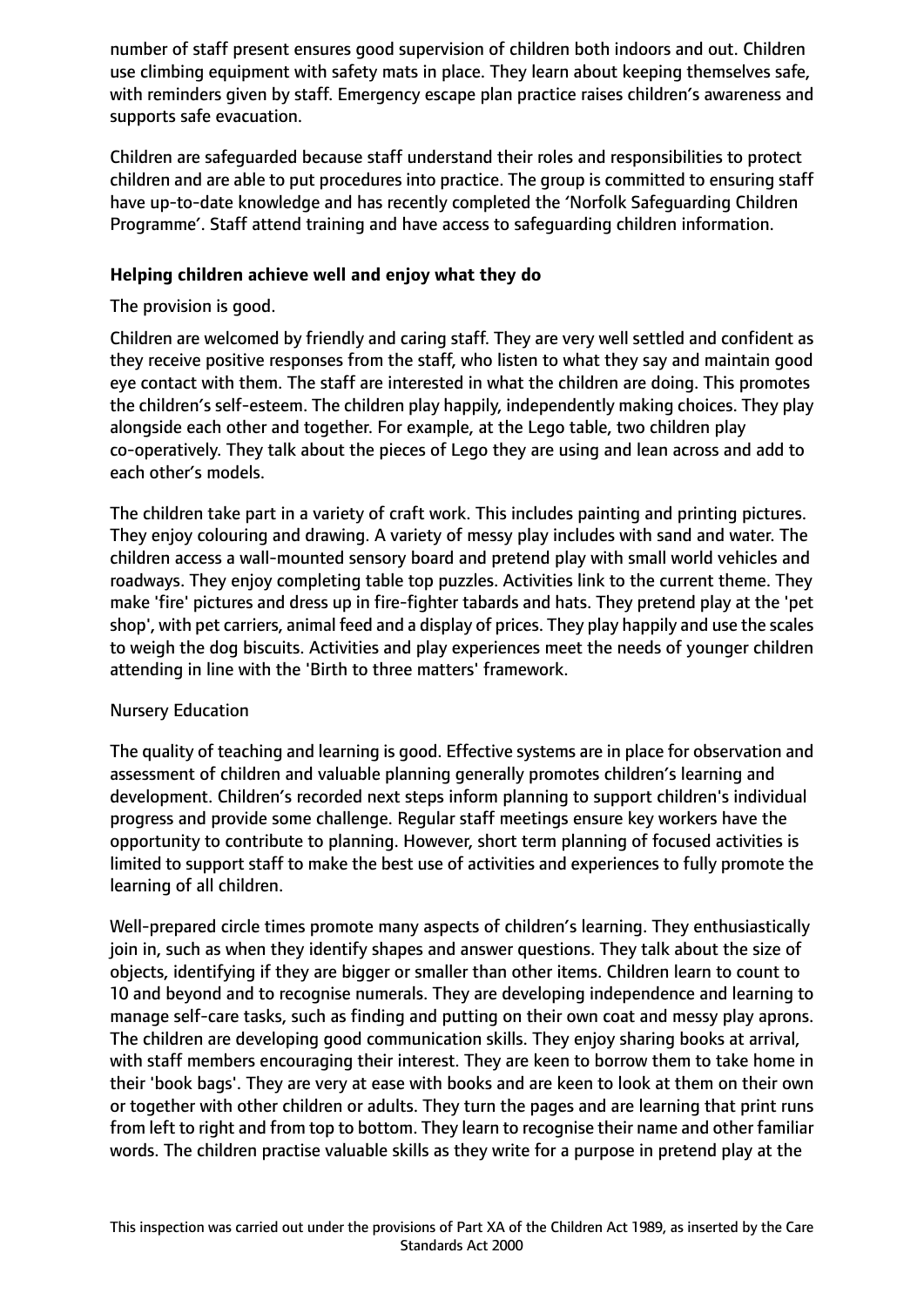'office'. They are learning to link sounds and letters. They find items beginning with 'f' in the water tray.

The children develop their large muscle and fine physical skills. They use malleable materials, such as play dough, squeezing, rolling out and making patterns on the surface. They use tools, such as glue sticks and scissors as they make collage pictures. They take part in whole group action rhymes, such as 'head, shoulders, knees and toes' together at circle time. The children learn about the effect that exercise has on their bodies, as they talk about being really hot after 'marching' when they bang and shake musical instruments.

The children push buttons to make things work, using the play telephones, keyboards and cash registers. The children learn about living things. They water plants in pots outdoors to make them grow. They are keen to pet the rabbit brought into the group by a staff member and talk about how to care for it. The children design and make on a large and small scale. They construct with large waffle bricks outdoors on the ground.

## **Helping children make a positive contribution**

## The provision is good.

Staff know the children very well and provide for their individual preferences. Children learn about celebrations and festivals and use a modern range of books and toysthat reflect diversity. They take part in activities linked to Saint George's Day, Diwali and Chinese New Year, including sampling different foods. This supports children's awareness of the wider world and helps them to develop a positive attitude towards others. Links with the local community include walks in the surrounding area, such as to the garden centre to buy plants. Visitors include local musicians, the librarian and a dental hygienist.

The group works in partnership with parents and other professionals to ensure the needs of children with learning difficulties and/or disabilities are met. Staff are committed to inclusion, adapt sessions and provide support for individual children to enable them to take part. The setting promotes children's well-being in line with the Special Educational Needs Code of Practice, with appropriate and updated individual plans in place. The children benefit from positive behaviour management. They are given reminders to be kind, to share and that they may use loud voices outdoors. They learn to take turns at the craft table, 'when there is a space'. The children learn to adapt their behaviour in response to the routine and listen and respond to instructions at circle time. Children's spiritual, moral, social and cultural development is fostered.

The settling-in process is sensitive and flexible to meet children's individual needs. Pre-start visits support gradual settling-in. Parents are welcome to stay with their child at sessions until fully settled and following this. This supports a positive relationship with parents. They are involved in helping on local outings, at sessions and as members of the committee. A large notice board in the pre-school room is used well to display a range of information for parents. However, not all information for parents is up-to-date to enable working together to promote children's well-being. Some welcome pack details are inaccurate. Regular newsletters provide updates and parents are encouraged to discuss any concerns they may have. This supports partnership with parents to provide continuity of care for the children. Ofsted contact details are displayed, supporting exchange of information with the regulator.

The partnership with parents and carers of children in receipt of funding for early education is good. Recently introduced books encourage parents to share information about their child,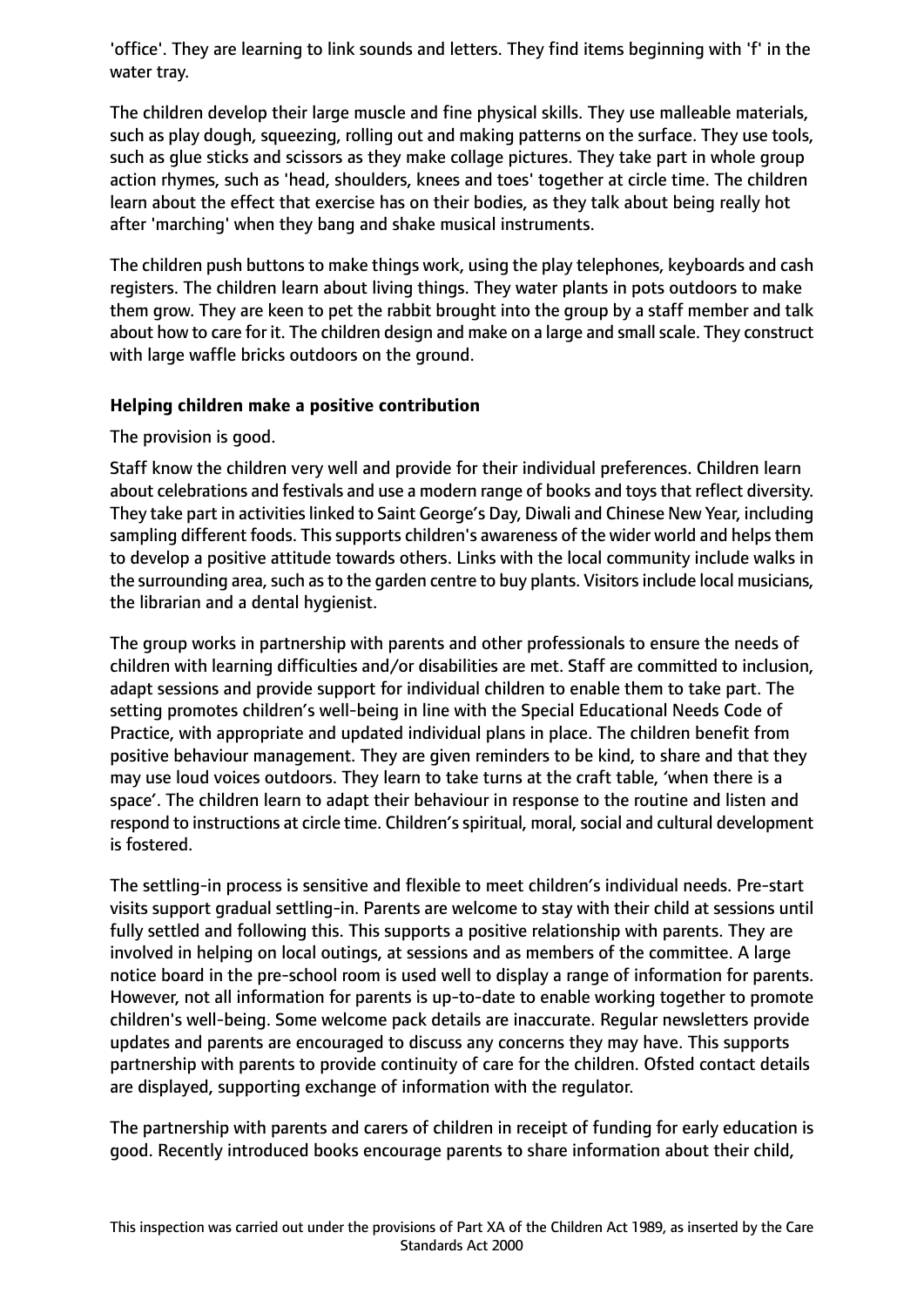such as interests, milestones reached and achievements. These home-link books also indicate that parents may ask questions about their child's progress and achievements at pre-school. Children's individual assessment records are 'parent friendly'. These 'learning stories' are attractive with photographs and descriptions of the child's involvement in activities. However, parents are not routinely accessing the learning stories and some parents indicate that they do not receive sufficient feedback from the group about activities and their child's progress. This does not consistently support individual children's learning and aid progress.

# **Organisation**

The organisation is good.

Robust procedures are followed to ensure adults' suitability at the time of recruitment and ensure children's well-being. However, vetting procedures do not include all aspects to confirm ongoing suitability. A range of generally accurate information gives parents an overall picture of how the group operates on a daily basis. Record keeping meets regulations and is well-maintained for the efficient and safe management of the setting.

Children and adults are welcomed into the group by mainly experienced and qualified staff who have a high regard for the well-being of the children. Minimum qualification and ratio requirements are exceeded to ensure children are well supported. The staff team work efficiently together to offer smooth running sessions. Staff responsibilities within the group and a daily rota of roles during sessions, ensures they are valued as individuals and supports their personal development to meet the children's needs. Commitment to the group is reflected in their work to gain accreditation with the Norfolk Quality Assurance Scheme. Familiar routines support children to feel secure and settled.

Leadership and management are good. Staff inductions and comprehensive job descriptions ensure staff have a clear view of their role. Appraisals address staff performance and training needs. Staff are keen to train and develop their practice, with the manager and two further staff currently working towards degree level qualifications. The group evaluate their own practice to maintain standards and ensure they are covering all aspects of the six areas of learning. They have action plans to develop practice at the group and ideas suggested by new staff members are adopted successfully.

## **Improvements since the last inspection**

Not applicable.

## **Complaints since the last inspection**

Since registration there have been no complaints made to Ofsted that required the provider or Ofsted to take any action in order to meet the National Standards.

The provider is required to keep a record of complaints made by parents, which they can see on request. The complaints record may contain complaints other than those made to Ofsted.